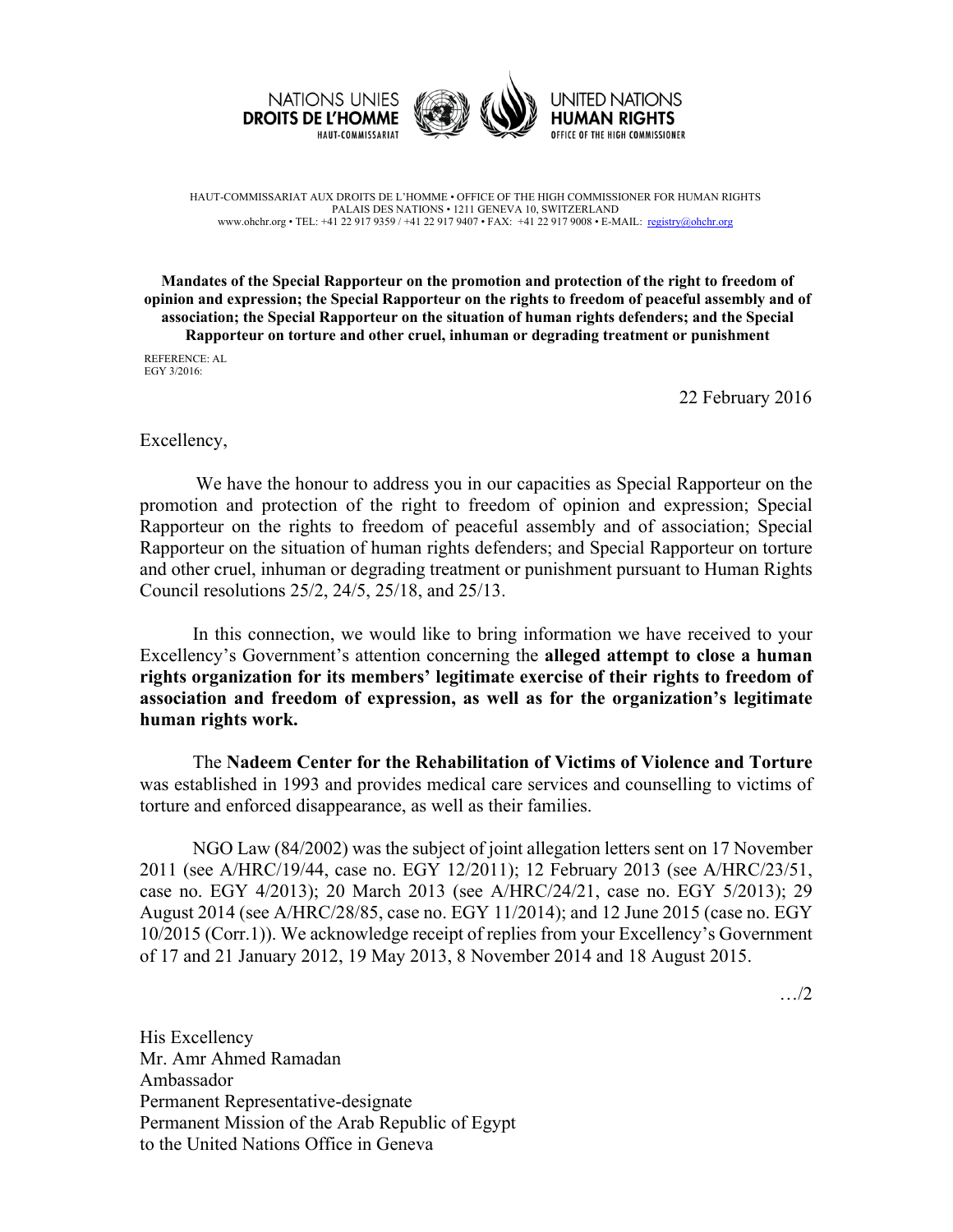According to the information received:

On 18 July 2014, a Government's announcement required all non-governmental organizations register under NGO Law (84/2002). The Nadeem Center for the Rehabilitation of Victims of Violence and Torture (the Nadeem Center) complied with the requirement and was issued with an association license.

On 17 February 2016, police officers delivered an "administrative closing order" to the the Nadeem Center. The order was allegedly issued by the Ministry of Health's Free Treatment Directorate for an unspecified violation of the organization's association license.

On 21 February 2016, staff employed at the Nadeem Center inquired with several Government departments about the alleged violation of the organization's association license. Officials informed the staff that the work of the Nadeem Center, including the publishing of reports on torture, is deemed a "medical activity" for which it is not licensed.

The "administrative closing order" of the Nadeem Center has been suspended until after a meeting between representatives of the organization and the Ministry of Health, scheduled for 22 February 2016, after which the Nadeem Center may be closed immediately.

Serious concern is expressed about the allegedly reason for the issuance of the "administrative closing order" to the Nadeem Center, which may be an attempt to restrict the human rights work of the organization, as well as the legitimate exercise of the rights to freedom of association and freedom of expression of its members.

Similar concern is expressed about the broader effect of the above allegations, which may have a "chilling effect" on civil society and human rights defenders as a whole, particularly those with dissenting opinions, exercising their rights to freedom of association and freedom of expression. Additional concern is expressed for the use of the NGO Law (84/2002) to restrict civil society space through, inter alia, the revocation of association licenses in a crackdown against human rights organizations in the country.

In connection with the above alleged facts and concerns, please refer to the **Reference to international law Annex** attached to this letter which cites international human rights instruments and standards relevant to these allegations.

It is our responsibility, under the mandates provided to us by the Human Rights Council, to seek to clarify all cases brought to our attention. We would therefore be grateful for your observations on the following matters:

1. Please provide any additional information and/or comment(s) you may have on the above-mentioned allegations.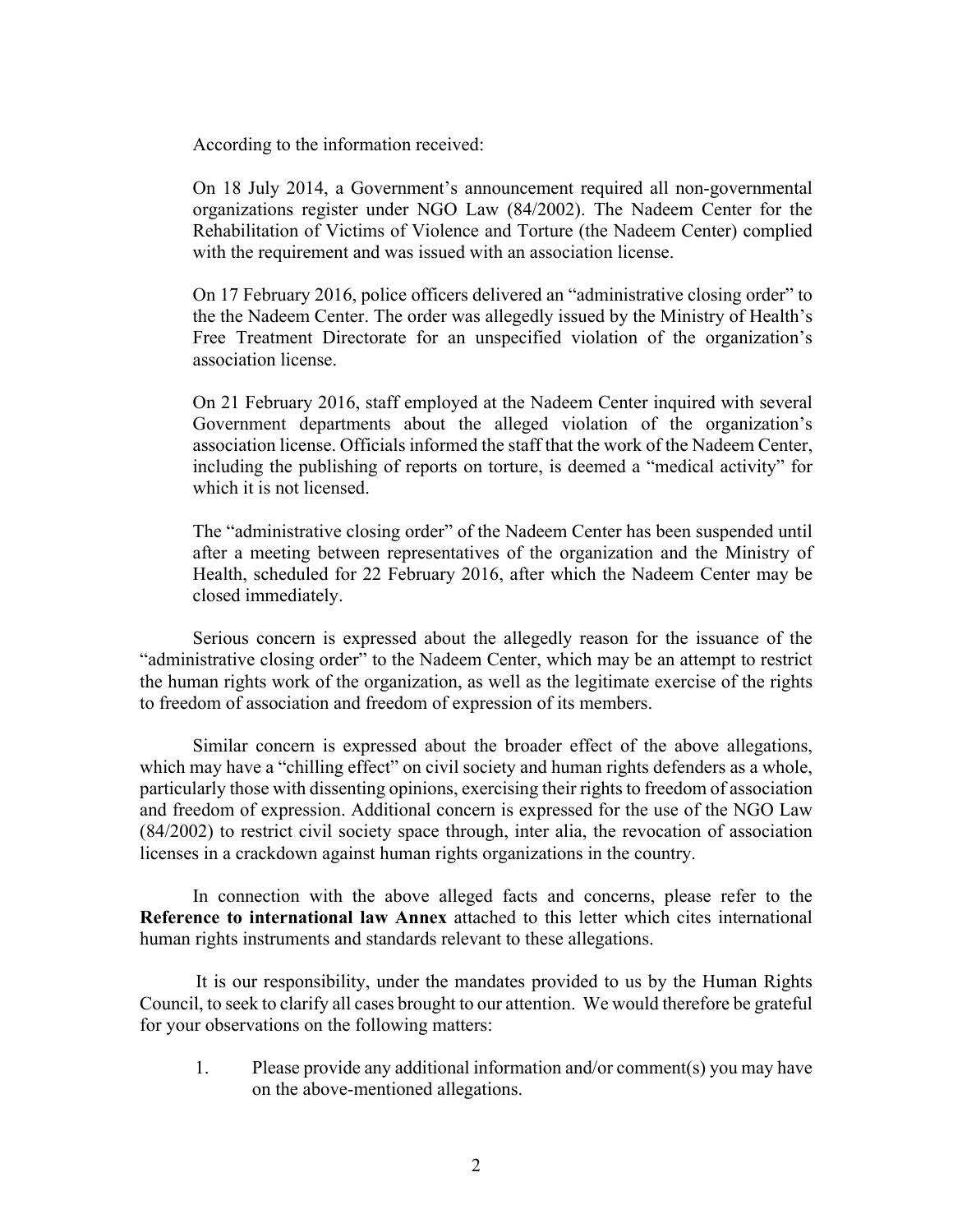- 2. Please provide information on the legal basis for the administrative closing order issued to the Nadeem Center and explain how this is compatible with international human rights law, in particular relevant provisions enshrined in the International Covenant on Civil and Political Rights and the Universal Declaration on Human Rights.
- 3. Please provide information on the review of NGO Law (84/2002) and any plans to reform this law, with reference to international human rights norms and standards.
- 4. Please indicate the measures adopted to ensure that human rights activists and associations are able to carry out their legitimate work in Egypt in a safe and enabling environment without fear of reprisals, violence or harassment of any sort.

We would appreciate receiving a response within 60 days.

While awaiting a reply, we urge that all necessary interim measures be taken to halt the alleged violations and prevent their re-occurrence and in the event that the investigations support or suggest the allegations to be correct, to ensure the accountability of any person(s) responsible for the alleged violations.

Your Excellency's Government's response will be made available in a report to be presented to the Human Rights Council for its consideration.

Please accept, Excellency, the assurances of our highest consideration.

David Kaye

Special Rapporteur on the promotion and protection of the right to freedom of opinion and expression Maina Kiai Special Rapporteur on the rights to freedom of peaceful assembly and of association Michel Forst Special Rapporteur on the situation of human rights defenders Juan E. Méndez Special Rapporteur on torture and other cruel, inhuman or degrading treatment or punishment